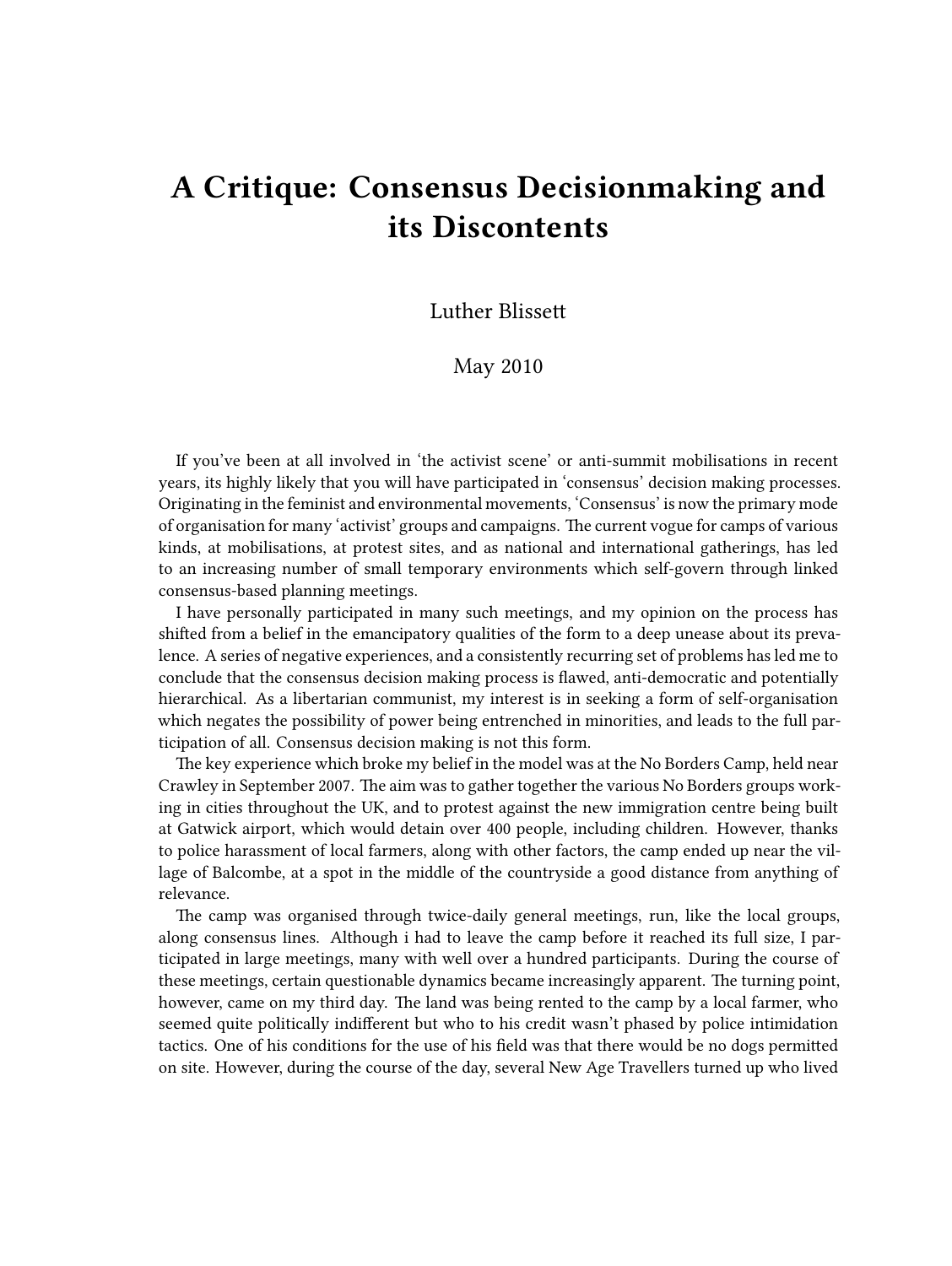in their vehicles with their dogs. Those at the gate remonstrated with them, but eventually let them in with their animals, not wanting to turn them away.

The issue was the main topic of discussion for an extremely long meeting held that evening in the main circus tent. The aforementioned unhealthy dynamic was the fact that the organisers of the camp tended to dominate the meetings, constituting an unofficial core group, a de facto elite who knew each other and who usually knew the facilitator who volunteered his or herself at the beginning of the session. They formed one side, pitched against the three or four travellers.

Clearly, it would be impossible for consensus to be achieved. As I perceived it the majority of the participants were keen not to be kicked off the land, and wanted the dogs out. Obviously, the dog-owners wanted to stay. This led to a majority of around at least ten-to-one wanting the dogs banned (which were the rules anyway), with the travellers putting up the fairly weak argument that them having to follow any such rules was inherently authoritarian and against the ethos of internationalism. Complete deadlock ensued, with endless circular arguments between a few loud individuals, making up maybe 5% of the people there. At one point I made the suggestion that a general measure of opinion be taken, not a vote, but a show of hands to see what the general 'temperature' was, given that the vast majority of people were having no input into what is supposed to be an emancipating process. I was fairly forcefully put down by an older member of this unofficial core group, who claimed that I didn't understand consensus decision making and that such procedures create majorities and minorities of opinion, despite the obvious fact that such divisions were already evident. The facilitator, knowing this guy and not me, moved the discussion away from this suggestion and it carried on in the same fruitless way until after I had to leave to do watch duty.

I was informed afterwards that the "consensus" agreed on was that the dogs and travellers wouldn't be asked to leave, that they wouldn't have to keep the dogs inside their vehicles, but that they'd have to have to keep them "discreet". Here the consensus decision making process failed miserably to deliver its stated benefits. Rather than emancipating all participants, the majority were excluded and wearied by the intransigence of a minority. Rather than bringing about an equitable solution, it led to the lowest common denominator winning out, against the will of the majority of people.

What happened was clearly an example of minority decision making. An insistent group, seeking to defend the pre-existing lack of collective position and to prevent the decision making body from taking decisive action, stopped the majority of people who didn't want to give the police a reason to evict them from acting. The way to deal with the situation was simple: a vote. A vote would of allowed full participation of all, and a binding decision being brought about. Instead, the inability to come to a conclusion showed the ease with which the procedure could be manipulated.

This leads to a more general set of criticisms, which I believe illustrate why "consensus" decision making is prone to manipulation, elitism and minority decision-making. Through a naïve view of how elitism and coercion function, proponents of consensus decision making often bring about the very things they claim to be precluding.

One of the main 'merits' argued by its proponents is that whereas other forms of collective decision making invariably produce minorities and majorities of opinion, consensus brings about a decision which incorporates the desires of all. In fact, what usually happens is that a small group proposes something, a small minority input amendments, a few others disagree, and the motion passes if there are no blocks – decisions coming about if they are not 'blocked'. During the course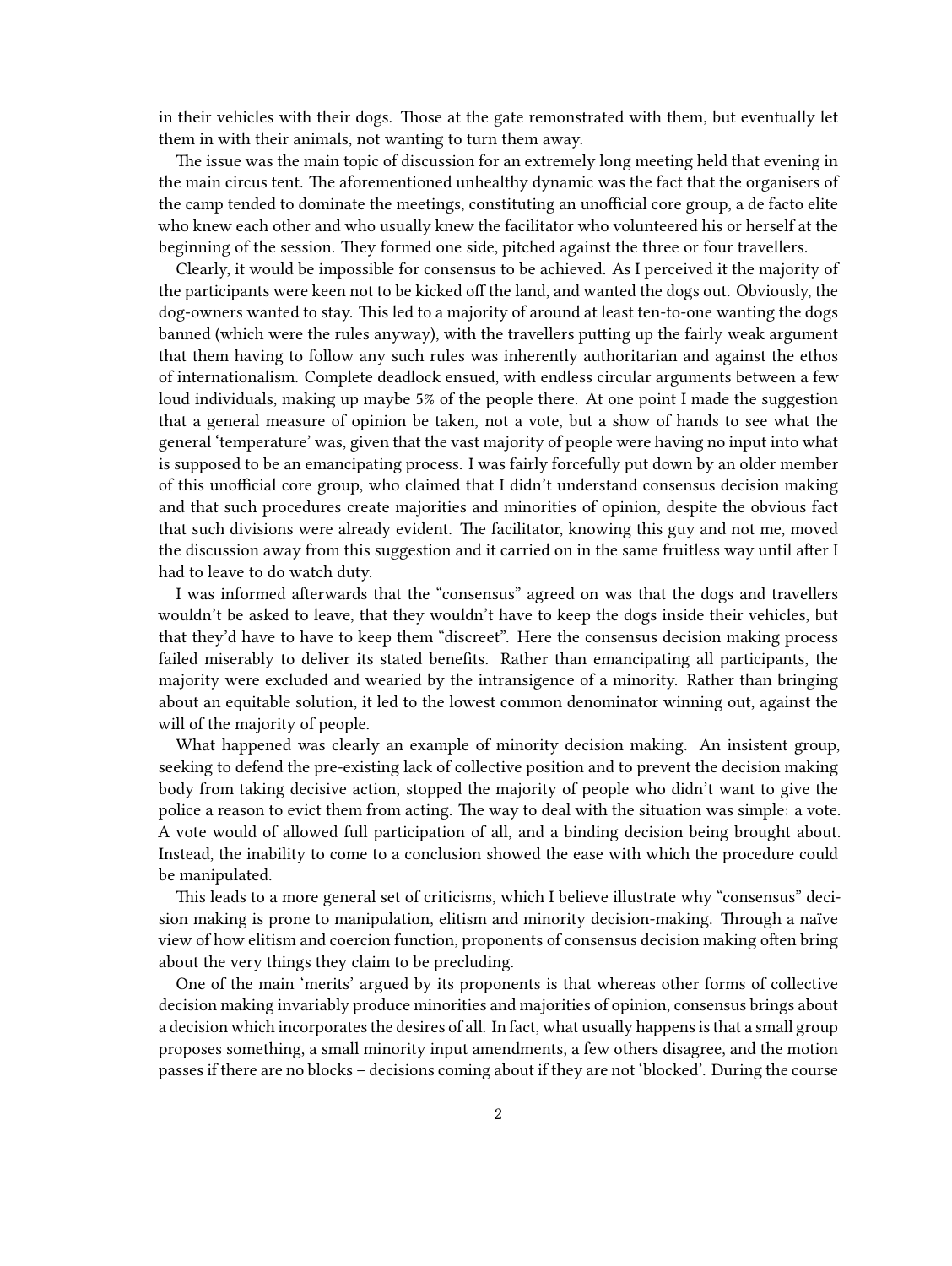of the process, the majority of the people there sit or stand, contributing vaguely with some waved hands and not having any real say in the process. One reason for this is a lack of confidence on the part of many, who may well not know the environment or the participants and feel reticent about projecting themselves. It is also a constant of my experience that these kinds of meetings are dominated by men. A naïve belief that because power relations are not institutionalised they are non-existent isn't uncommon. When they are fairly obvious, they are often fobbed off with ideological platitudes. A core (often predominantly male) group usually dominates 'discussions', which in turn intimidates others from interjecting into the process. When the only form of dissent at the critical point of the process is to 'block' it altogether as an individual, or 'stand aside' effectively resigning, many people are put off from contributing their doubts meaningfully. There is a strong moral pressure put on dissenting parties to stop 'holding up' proceedings and preventing 'consensus'. Thus a uniformity of false 'consensus' arises.

On the other hand, were a vote to be taken at this stage groups can be visibly and collectively enfranchised as supporting or opposing a position. An individual intimidated by the environment can easily enough raise a hand, and as part of a group behind a position, their dissent is removed from their projected personality. Moreover, one vote for one participant means an equality of power, undermining the dominance of the loudest voices. Critically, it relies on a majority clearly saying 'yes', rather than on no-one firmly saying 'no'. And, as we have established, it is also a more viable form of decision-making for dealing with serious controversies.

Additionally, 'facilitators' should be replaced with elected and recallable chairs. In nearly every instance of 'consensus' decision making I have participated in, the facilitator has been someone comfortable enough in the environment to volunteer themselves. This is almost always someone familiar with the core 'movers' in the campaign or at the site, people who have an organisational role which pre-dates the decision making processes altogether. Though they cannot make decisions, they can easily mould discussions and force through 'consensus' by marginalising arguments and so on. An institutional safeguard against such elitism should be put in place. Chairs should propose why they are less implicated in certain groups, and why they can offer a less subjective stance than others. They should be elected by a clear majority (say two thirds) and be recallable if they are clearly favouring one position or certain individuals in the discussion. This does not stop them from supporting and being supported by the dominant position, but it certainly prevents them from indulging or favouring intransigent minorities.

Therefore what I propose is a procedure in which discussion and debate around proposals is followed by a vote, with influential positions being delegated and recallable. The majority required is obviously up to groups, though two-thirds seems a reasonable number to this author.

Anarchists and other libertarian socialists who choose to invest time in 'activism' often defend the consensus decision making process as one fit for a horizontal society based on the socialisation of production and democratic control of the economy by workers. This is based on a flawed belief that this makes it more difficult for minority groups to manipulate proceedings. However, experience of consensus processes at the anti-G8 mobilisations in Heiligendamm, Germany, and other campaigns has demonstrated to me the ease with which recuperative forces such as statistsocialists, liberals, and reformist greens can undermine militant action, pushing conclusions towards their party lines through appeals to the lowest common denominator. But if we turn to the historical record of workers' self-organisation in syndicates, workers' councils and assemblies then we see the prevalence of the voting form. From the Soviets to the Spanish Collectives to the Argentinian factory occupations, we see votes being taken. Voting in no way precludes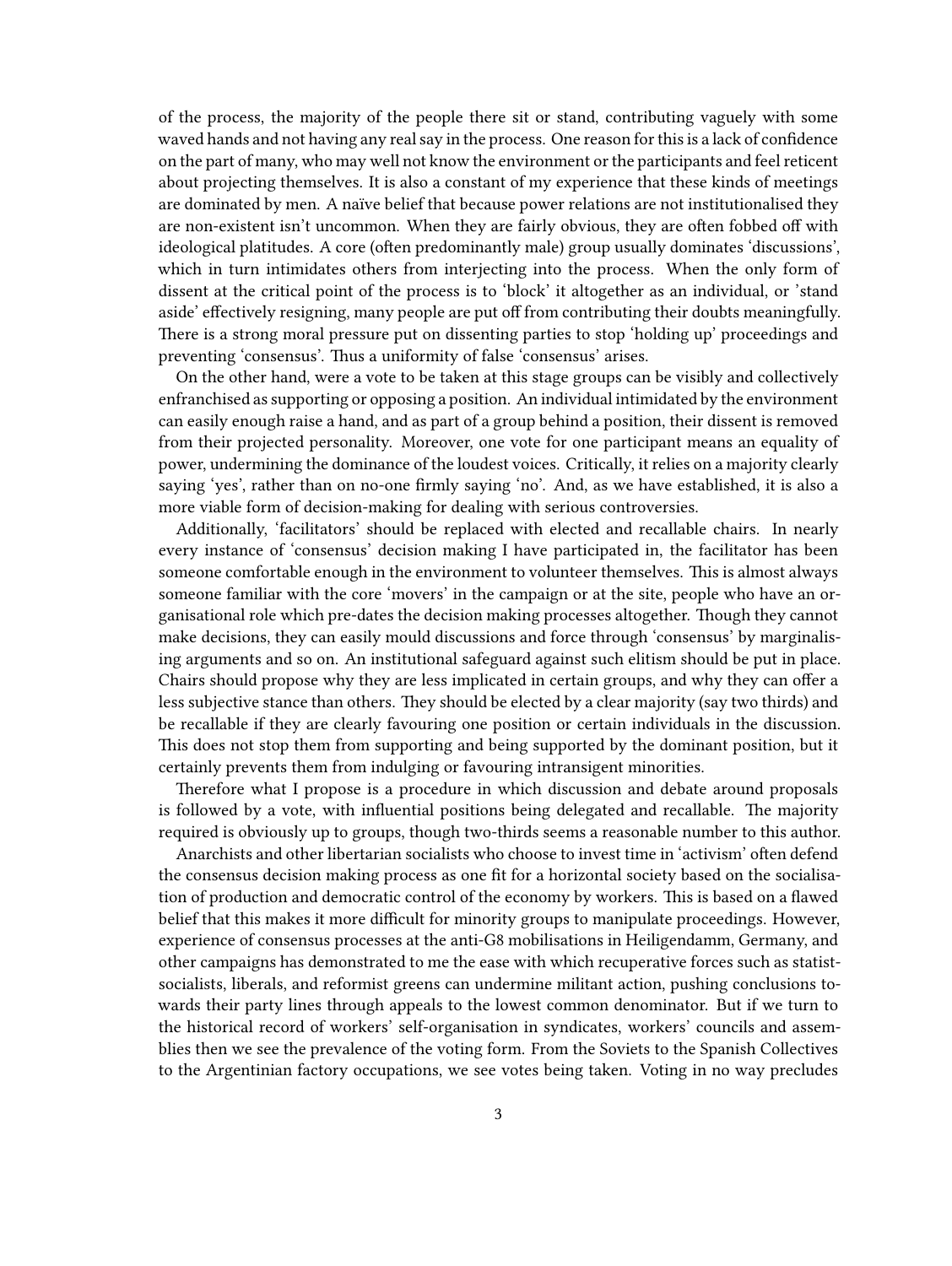infiltration and recuperation, but it certainly prevents militant action supported by a majority from being watered down or diverted by a minority. The consensus decision making form is alien to the workers' movement. This is not to attack the movements from which it emerged – for a feminist critique of consensus decision making see The Tyranny of Structurelessness by Jo Freeman.

Having said all this, there are examples where consensus can work, for instance in small groups (10 or under) or people who know, trust and respect each other. In many cases this happens anyway and doesn't need to be fetishised – where we're deciding to drink, for instance. But it is totally inadequate for large-scale decisions on important issues, or in situations where we want to preclude the development of elites and to establish the emancipation of all participants. A voting procedure with full debate and an elected and recallable chair is much more preferable.